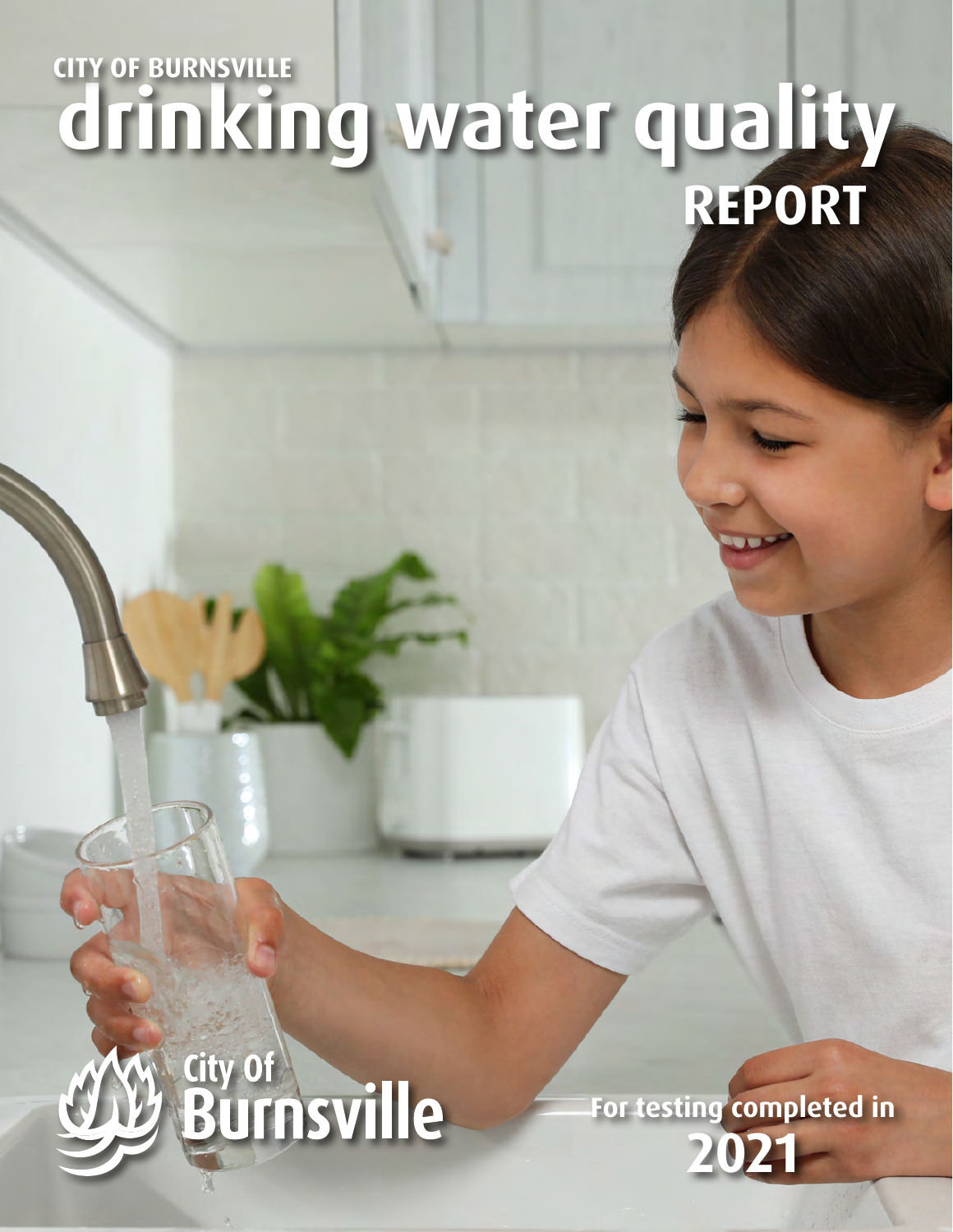# **Burnsville 2021 Drinking Water Report**

This report contains important information about your drinking water. Have someone translate it for you, or speak with someone who understands it.

Información importante. Si no la entiende, haga que alguien se la traduzca ahora.

ይህ ሪፖርት ስለሚጠጡት ውሀ ጠቃሚ መረጃን ይዟል፡፡ የሚተረጉምሎትን ይፈልጉ ወይም ሊረዳው የሚችለውን ሰው ያናግሩ፡፡

هذا النقر بر يحتوي على معولمات مهمة عن ماء الشرب الذي تسخدمه. اطلَب من شخص ما ان يترجمه لك او بستطيع فهمه

របាយការណ៍នេះ មានសារ:សំខាន់ណាស់ គិស្តីអំពីទឹកដែលលោក-អ្នកទទួលទាន ។ ចូររកជនណាម្នាក់ឲ្យបកប្រែជូនលោក-អ្នក បក៏និយាយជាមួយជនណាម្នាក់ ដែលយល់នូវន័យនេះច្បាស់លាស់ ។

此报告包含有关您的饮用水的重要信 息。请人帮您翻译出来, 或请看懂此 报告的人将内容说给您听。

Ce rapport contient des informations importantes à propos de votre eau potable. Demander à quelqu'un de traduire ces informations pour vous ou discuter avec une personne qui comprend ces informations.

Daim ntawy teey num no muaj cov ntaub ntawy tseem ceeb hais txog koj cov dej haus. Nrhiav ib tug neeg pab txhais cov ntaub ntawy no rau koj, lossis tham nrog ib tug neeg uas paub cov lus no.

တၢဴဟ်ဖျါတခါအံ့၊အိဉ်ဒီးတၢဴဂ္ဂၢ်တၢဴကျိုလ၊အရှုဒိုဉ်ဝဲဒဉ်လ၊အဘဉ်ယႏဒီးနထံအီနဉ်လီ၊.. မှာ်ပွာတကကကျိုးထံ ရှု့်နာတင်္ဂအီးလာနှုဂိ<sup>ုင်္</sup>ဂါ မှုတမှာ်ကတိယာ်ဒီးပွာတကက လာအနှုပ်ကြတ်အုံးနဉ်တကွ}်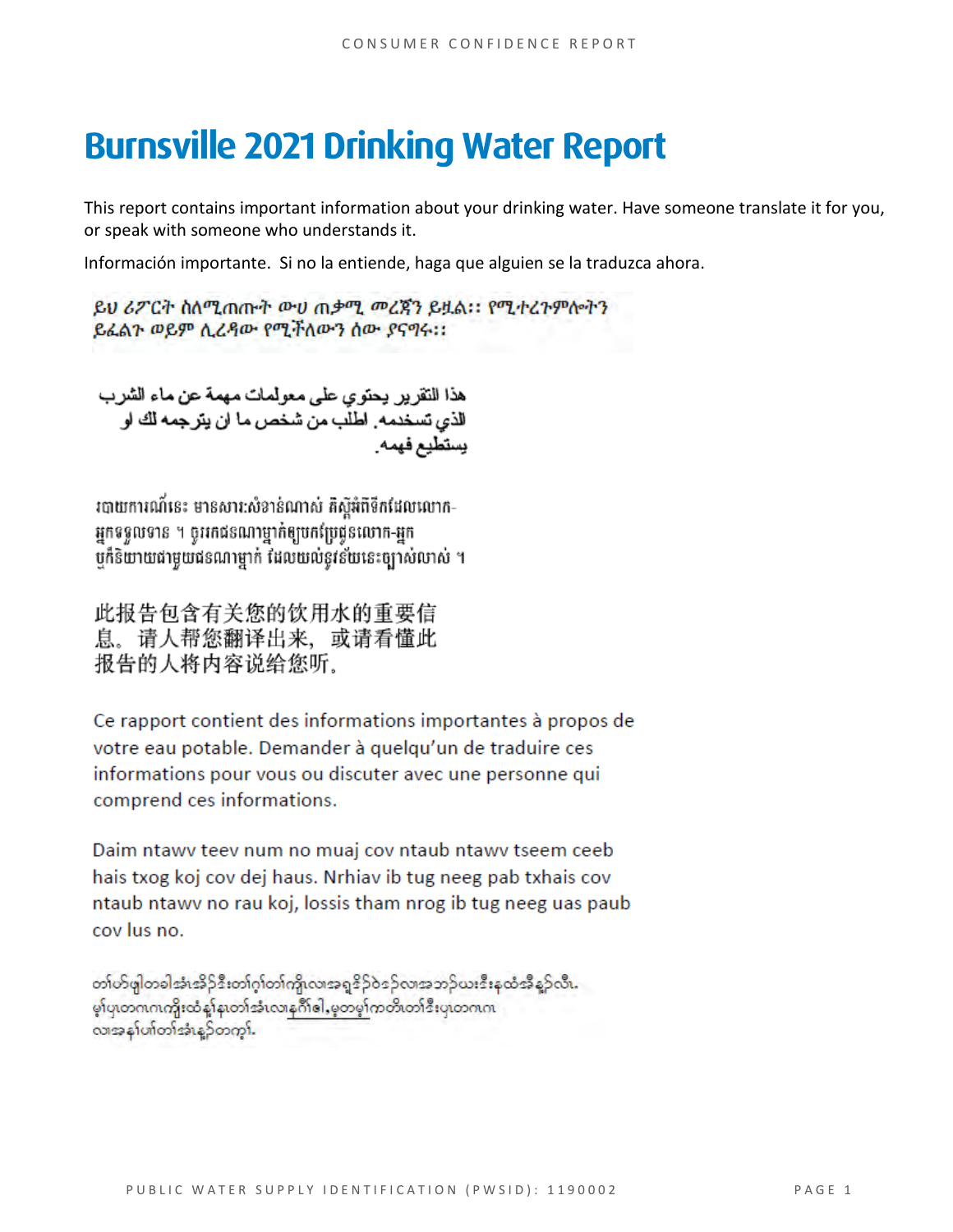ในลายๆามในนี้มีรายละอรูกอินสำคัมทรูอทิบน้ำก็มออๆท่าม. *ໃຫ້*ຄົນໃດຄົນນຶ່ງແປພາສາໃຫ້ທ່ານຟັງ, ຣລື້ ເວົ້ານຳຄົນ ใดลิมมีๆผู้ตี๊ะอิ๊าใจมัน.

Gabaasii kun odeeffanno barbachisa wa'ee bisaan dhugaatii qaba. Akkaa isinii turjumaa'uu gaafadhaa yokaan nama afaan keessan dubbatuu dubbisaa.

В этом сообщении содержится важная информация о воде, которую вы пьёте. Попросите кого-нибудь перевести для вас это сообщение или поговорите с человеком, который понимает его содержание.

Warbixintan waxay wadataa macluumaad muhiim ah ee la xiriira biyaha aad cabtid. Cid ha kuu tarjunto ama la hadl cid fahmaysa.

Tài liệu này có tin tức quan trọng về nước uống của quý vị. Hãy nhờ người dịch cho quý vị, hoặc hỏi người nào hiểu tài liệu này.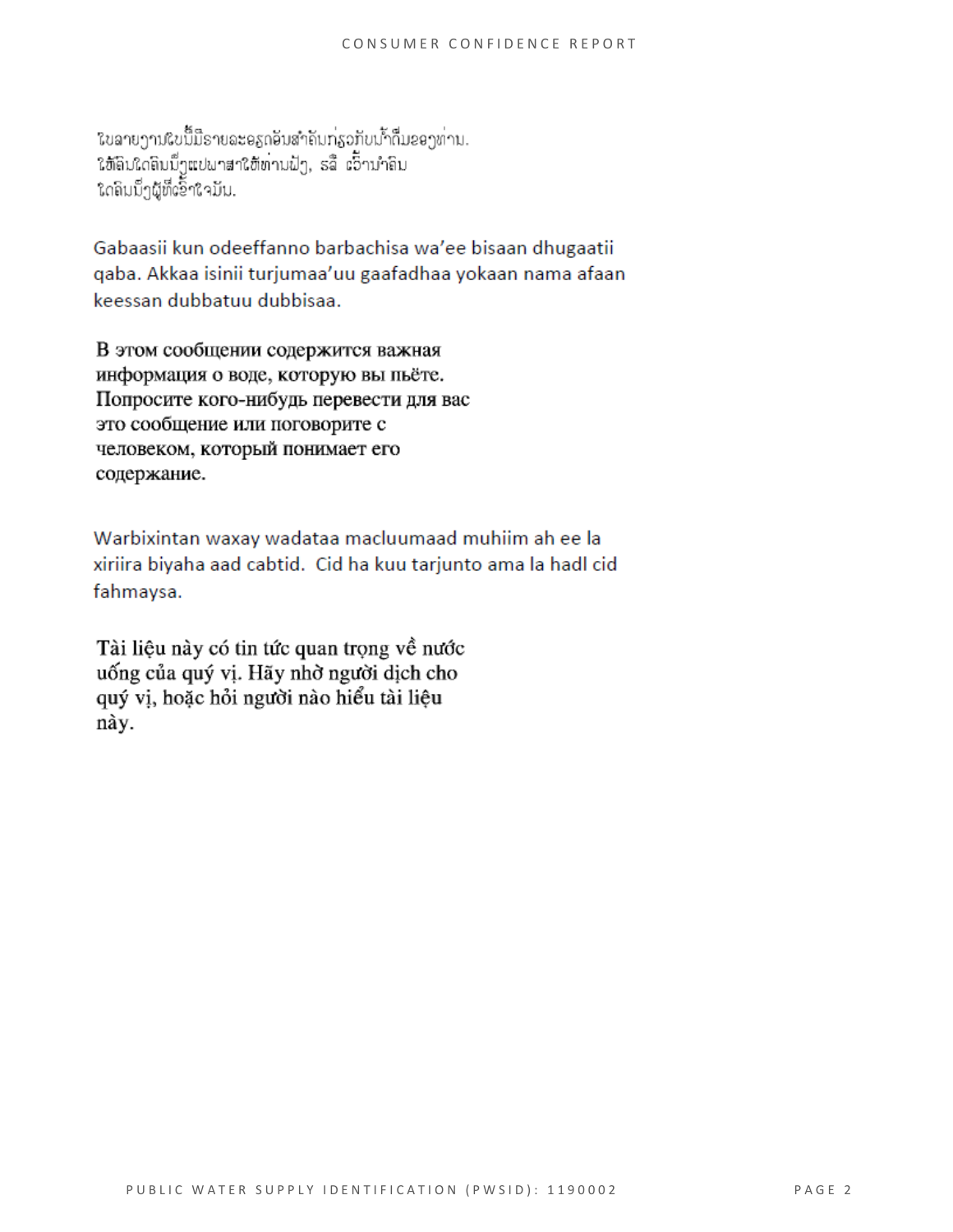# **Making Safe Drinking Water**



Your drinking water comes from the following groundwater and surface water sources: surface water drawn from Kraemer Quarry and your system has fourteen wells ranging from 298 to 1030 feet deep, that draw water from the Prairie Du Chien-Jordan, Mt. Simon and Jordan aquifers.

Burnsville works hard to provide you with safe and reliable drinking water that meets federal and state water quality requirements. The purpose of this report is to provide you with information on your drinking water and how to protect our precious water resources.

Contact Tony White, Utility Superintendent, at (952) 895-4552 or [Tony.White@burnsvillemn.gov](mailto:tony.white@burnsvillemn.gov?subject=Water%20Quality%20Report) if you have questions about Burnsville's drinking water. You can also ask for information about how you can take part in decisions that may affect water quality.

The U.S. Environmental Protection Agency sets safe drinking water standards. These standards limit the amounts of specific contaminants allowed in drinking water. This ensures that tap water is safe to drink for most people. The U.S. Food and Drug Administration regulates the amount of certain contaminants in bottled water. Bottled water must provide the same public health protection as public tap water.

Drinking water, including bottled water, may reasonably be expected to contain at least small amounts of some contaminants. The presence of contaminants does not necessarily indicate that water poses a health risk. More information about contaminants and potential health effects can be obtained by calling the Environmental Protection Agency's Safe Drinking Water Hotline at 1-800-426-4791.

# **Burnsville Monitoring Results**

This report contains our monitoring results from January 1 to December 31, 2021.

We work with the Minnesota Department of Health to test drinking water for more than 100 contaminants. It is not unusual to detect contaminants in small amounts. No water supply is ever completely free of contaminants. Drinking water standards protect Minnesotans from substances that may be harmful to their health.



Learn more by visiting the Minnesota Department of Health's webpage [Basics of Monitoring and testing of Drinking Water](https://www.health.state.mn.us/communities/environment/water/factsheet/sampling.html) in Minnesota [\(https://www.health.state.mn.us/communities/environment/water/factsheet/sampling.html\).](https://www.health.state.mn.us/communities/environment/water/factsheet/sampling.html)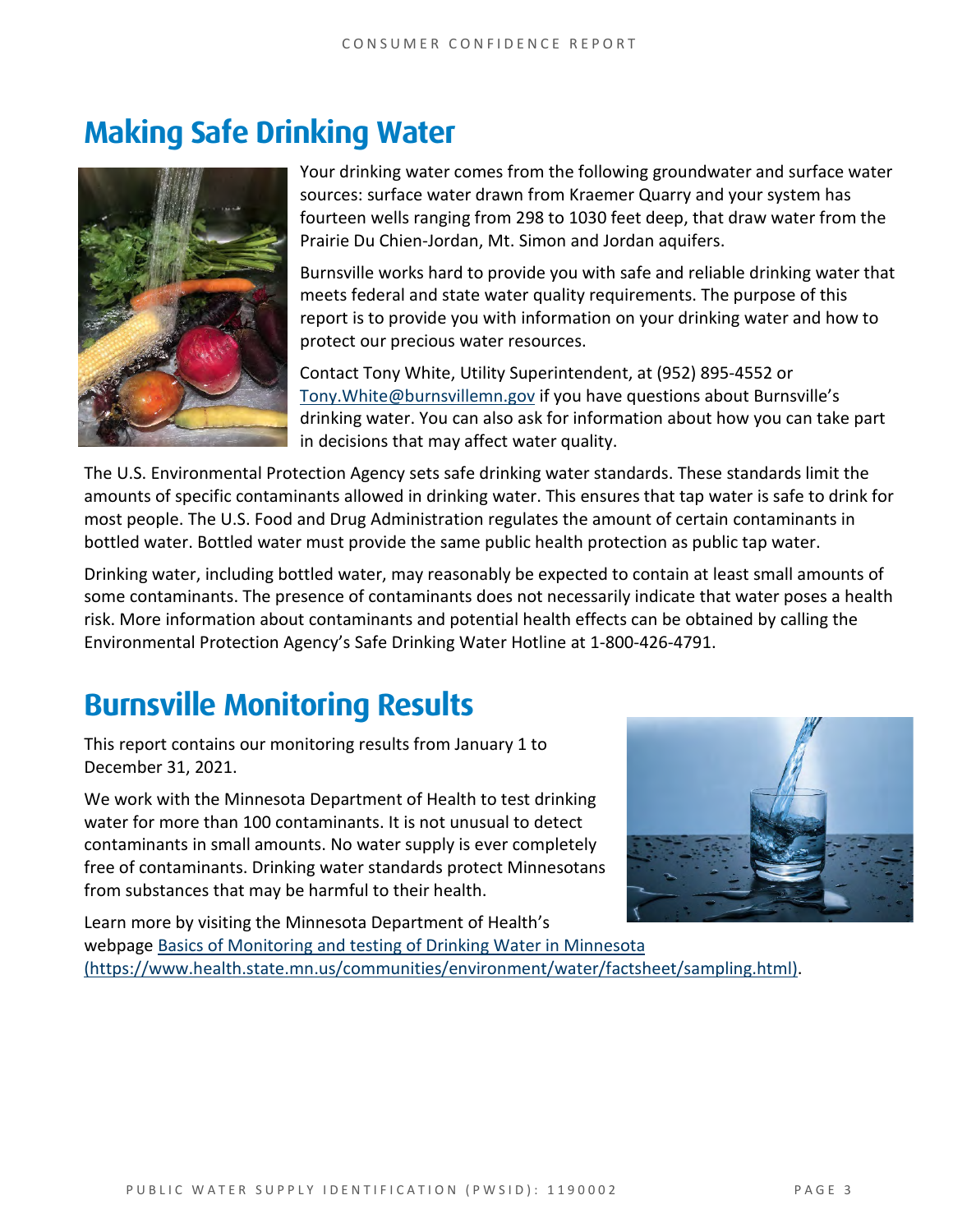### **How to Read the Water Quality Data Tables**

The tables below show the contaminants we found last year or the most recent time we sampled for that contaminant. They also show the levels of those contaminants and the Environmental Protection Agency's limits. Substances that we tested for but did not find are not included in the tables.

We sample for some contaminants less than once a year because their levels in water are not expected to change from year to year. If we found any of these contaminants the last time we sampled for them, we included them in the tables below with the detection date.

We may have done additional monitoring for contaminants that are not included in the Safe Drinking Water Act. To request a copy of these results, call the Minnesota Department of Health at 651-201-4700 between 8:00 a.m. and 4:30 p.m., Monday through Friday.

### **Explaining Special Situations for the Highest Result and Average**

Some contaminants are monitored regularly throughout the year, and rolling (or moving) annual averages are used to manage compliance. Because of this averaging, there are times where the Range of Detected Test Results for the calendar year is lower than the Highest Average or Highest Single Test Result, because it occurred in the previous calendar year.

### **Definitions**

- **AL (Action Level)**: The concentration of a contaminant which, if exceeded, triggers treatment or other requirements which a water system must follow.
- **EPA:** Environmental Protection Agency
- **MCL (Maximum contaminant level)**: The highest level of a contaminant that is allowed in drinking water. MCLs are set as close to the MCLGs as feasible using the best available treatment technology.
- **MCLG (Maximum contaminant level goal)**: The level of a contaminant in drinking water below which there is no known or expected risk to health. MCLGs allow for a margin of safety.
- **MRDL (Maximum residual disinfectant level):** The highest level of a disinfectant allowed in drinking water. There is convincing evidence that addition of a disinfectant is necessary for control of microbial contaminants.
- **MRDLG (Maximum residual disinfectant level goal)**: The level of a drinking water disinfectant below which there is no known or expected risk to health. MRDLGs do not reflect the benefits of the use of disinfectants to control microbial contaminants.
- **N/A (Not applicable)**: Does not apply.
- **NTU (Nephelometric Turbidity Units)**: A measure of the cloudiness of the water (turbidity).
- **pCi/l (picocuries per liter)**: A measure of radioactivity.
- **ppb (parts per billion)**: One part per billion in water is like one drop in one billion drops of water, or about one drop in a swimming pool. ppb is the same as micrograms per liter ( $\mu$ g/l).
- **ppm (parts per million)**: One part per million is like one drop in one million drops of water, or about one cup in a swimming pool. ppm is the same as milligrams per liter (mg/l).
- **PWSID**: Public water system identification.
- **TT (Treatment Technique):** A required process intended to reduce the level of a contaminant in drinking water.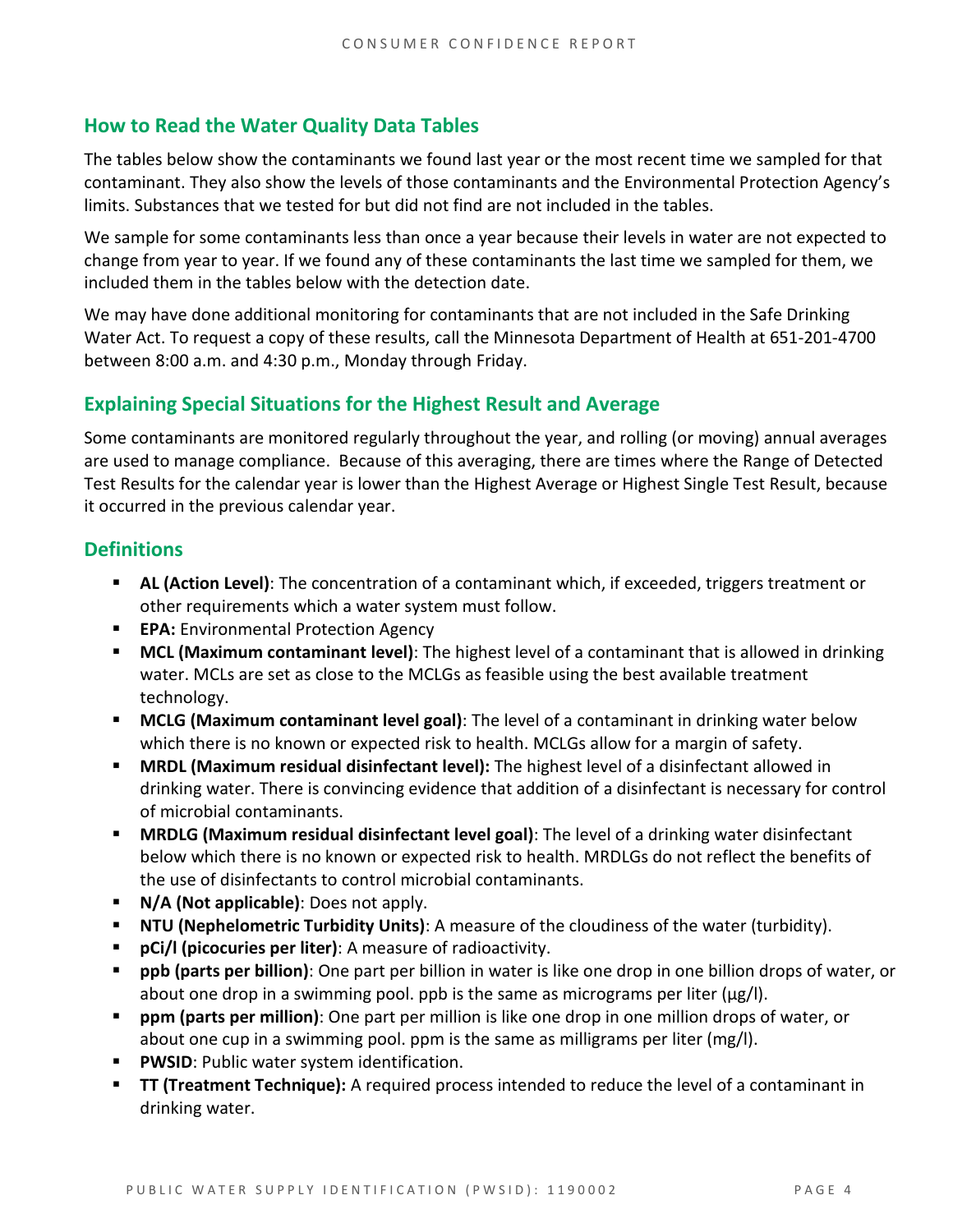### **Monitoring Results – Regulated Substances**

| LEAD AND COPPER - Tested at customer taps.                   |                                         |                                           |                                                   |                                                                             |                  |                                        |
|--------------------------------------------------------------|-----------------------------------------|-------------------------------------------|---------------------------------------------------|-----------------------------------------------------------------------------|------------------|----------------------------------------|
| <b>Contaminant</b> (Date, if<br>sampled in previous<br>year) | EPA's<br><b>Ideal</b><br>Goal<br>(MCLG) | EPA's<br><b>Action</b><br>Level           | 90% of<br><b>Results Were</b><br><b>Less Than</b> | <b>Number</b><br><b>of</b><br><b>Homes</b><br>with<br>High<br><b>Levels</b> | <b>Violation</b> | <b>Typical Sources</b>                 |
| Lead                                                         | 0 ppb                                   | 90% of<br>homes<br>less than<br>15 ppb    | 2 ppb                                             | 0 out of<br>30                                                              | NO.              | Corrosion of<br>household<br>plumbing. |
| Copper                                                       | 0 ppm                                   | 90% of<br>homes<br>less than<br>$1.3$ ppm | 0.47 ppm                                          | 0 out of<br>30                                                              | NO               | Corrosion of<br>household<br>plumbing. |

| <b>INORGANIC &amp; ORGANIC CONTAMINANTS - Tested in drinking water.</b> |                                         |                         |                                                                                    |                                                    |                  |                                                                                                                 |
|-------------------------------------------------------------------------|-----------------------------------------|-------------------------|------------------------------------------------------------------------------------|----------------------------------------------------|------------------|-----------------------------------------------------------------------------------------------------------------|
| <b>Contaminant</b><br>(Date, if sampled<br>in previous year)            | EPA's<br><b>Ideal</b><br>Goal<br>(MCLG) | EPA's<br>Limit<br>(MCL) | <b>Highest</b><br><b>Average or</b><br><b>Highest Single</b><br><b>Test Result</b> | Range of<br><b>Detected</b><br><b>Test Results</b> | <b>Violation</b> | <b>Typical Sources</b>                                                                                          |
| <b>Endothall</b>                                                        | $0.1$ ppm                               | 0.1<br>ppm              | $0.01$ ppm                                                                         | $0.00 - 0.010$<br>ppm                              | <b>NO</b>        | Runoff from herbicide<br>use.                                                                                   |
| <b>Nitrate</b>                                                          | 10 ppm                                  | 10.4<br>ppm             | $0.29$ ppm                                                                         | N/A                                                | <b>NO</b>        | <b>Runoff from fertilizer</b><br>use; Leaching from<br>septic tanks, sewage;<br>Erosion of natural<br>deposits. |
| <b>Barium</b>                                                           | 2 ppm                                   | 2 ppm                   | $0.21$ ppm                                                                         | N/A                                                | <b>NO</b>        | Discharge of drilling<br>wastes; Discharge<br>from metal refineries;<br>Erosion of natural<br>deposit.          |
| <b>Gross Alpha</b><br>(2019)                                            | $0$ pCi/l                               | 15.4<br>pCi/l           | $6.8$ pCi/l                                                                        | N/A                                                | N <sub>O</sub>   | Erosion of natural<br>deposits.                                                                                 |
| <b>Combined Radium</b><br>(2019)                                        | $0$ pCi/l                               | 5.4<br>pCi/l            | $3.8$ pCi/l                                                                        | N/A                                                | <b>NO</b>        | Erosion of natural<br>deposits.                                                                                 |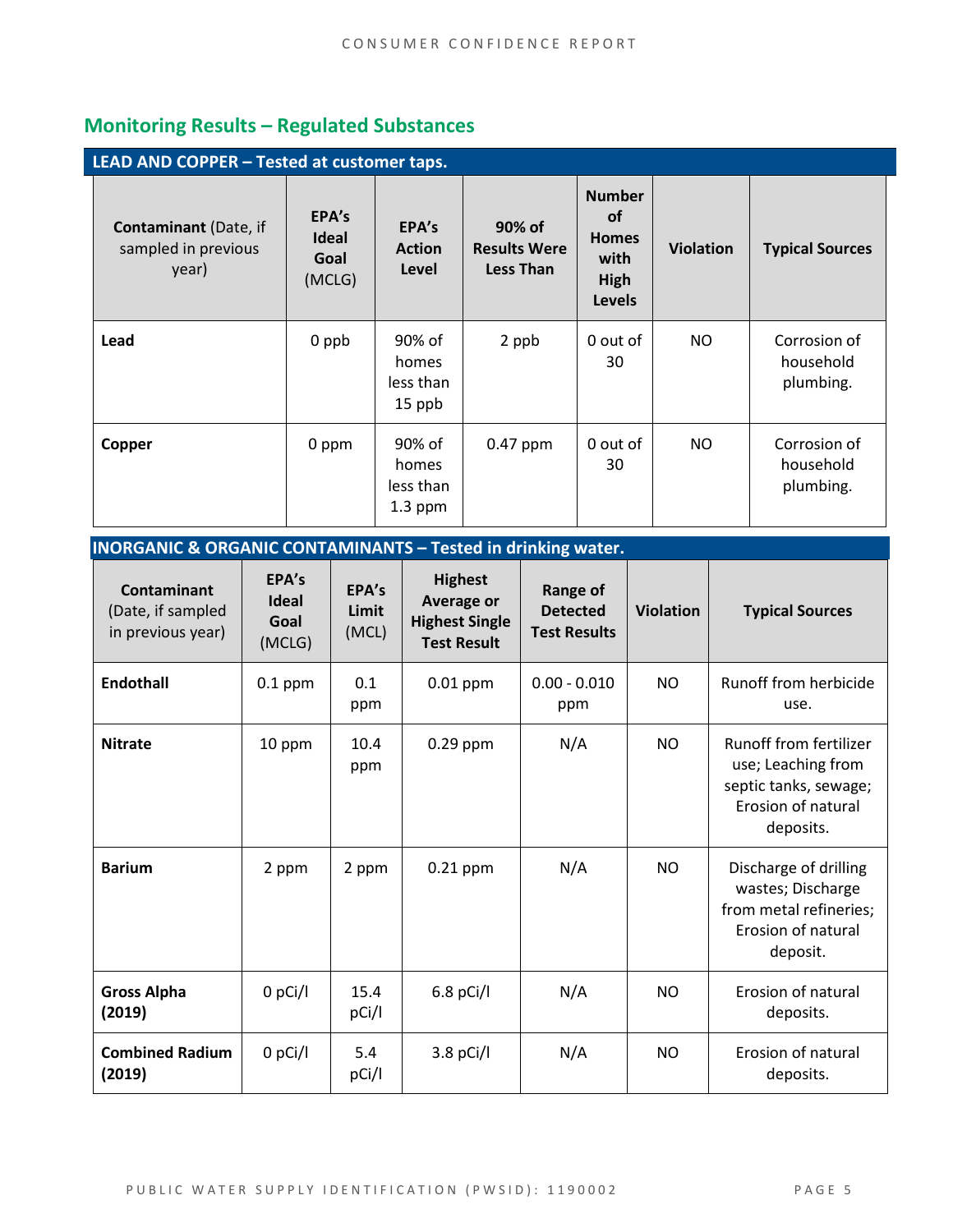| <b>CONTAMINANTS RELATED TO DISINFECTION - Tested in drinking water.</b> |                                               |                                    |                                                                                              |                                                           |                  |                                                  |
|-------------------------------------------------------------------------|-----------------------------------------------|------------------------------------|----------------------------------------------------------------------------------------------|-----------------------------------------------------------|------------------|--------------------------------------------------|
| Substance (Date, if<br>sampled in previous<br>year)                     | <b>EPA's Ideal</b><br>Goal (MCLG<br>or MRDLG) | EPA's<br>Limit<br>(MCL or<br>MRDL) | <b>Highest</b><br><b>Average or</b><br><b>Highest</b><br><b>Single Test</b><br><b>Result</b> | <b>Range of</b><br><b>Detected</b><br><b>Test Results</b> | <b>Violation</b> | <b>Typical Sources</b>                           |
| <b>Total</b><br><b>Trihalomethanes</b><br>(TTHMs)                       | N/A                                           | 80 ppb                             | 30.5 ppb                                                                                     | $10.40 -$<br>34.20 ppb                                    | NO.              | By-product of<br>drinking water<br>disinfection. |
| <b>Total Haloacetic</b><br>Acids (HAA)                                  | N/A                                           | 60 ppb                             | $7.4$ ppb                                                                                    | $2.70 - 10.90$<br>ppb                                     | NO.              | By-product of<br>drinking water<br>disinfection. |
| <b>Total Chlorine</b>                                                   | $4.0$ ppm                                     | $4.0$ ppm                          | 0.81 ppm                                                                                     | $0.75 - 0.86$<br>ppm                                      | NO.              | Water additive<br>used to control<br>microbes.   |

Total HAA refers to HAA5

| <b>OTHER SUBSTANCES - Tested in drinking water.</b> |                                      |                         |                                                                                    |                                                    |                  |                                                                               |
|-----------------------------------------------------|--------------------------------------|-------------------------|------------------------------------------------------------------------------------|----------------------------------------------------|------------------|-------------------------------------------------------------------------------|
| Substance (Date,<br>if sampled in<br>previous year) | EPA's<br><b>Ideal Goal</b><br>(MCLG) | EPA's<br>Limit<br>(MCL) | <b>Highest</b><br><b>Average or</b><br><b>Highest Single</b><br><b>Test Result</b> | Range of<br><b>Detected</b><br><b>Test Results</b> | <b>Violation</b> | <b>Typical Sources</b>                                                        |
| <b>Fluoride</b>                                     | $4.0$ ppm                            | $4.0$ ppm               | $0.66$ ppm                                                                         | $0.58 - 0.71$<br>ppm                               | NO.              | Erosion of natural<br>deposits; Water<br>additive to promote<br>strong teeth. |

### **Potential Health Effects and Corrective Actions (If Applicable)**

Fluoride: Fluoride is nature's cavity fighter, with small amounts present naturally in many drinking water sources. There is an overwhelming weight of credible, peer-reviewed, scientific evidence that fluoridation reduces tooth decay and cavities in children and adults, even when there is availability of fluoride from other sources, such as fluoride toothpaste and mouth rinses. Since studies show that optimal fluoride levels in drinking water benefit public health, municipal community water systems adjust the level of fluoride in the water to an optimal concentration between 0.5 to 0.9 parts per million (ppm) to protect your teeth. Fluoride levels below 2.0 ppm are not expected to increase the risk of a cosmetic condition known as enamel fluorosis.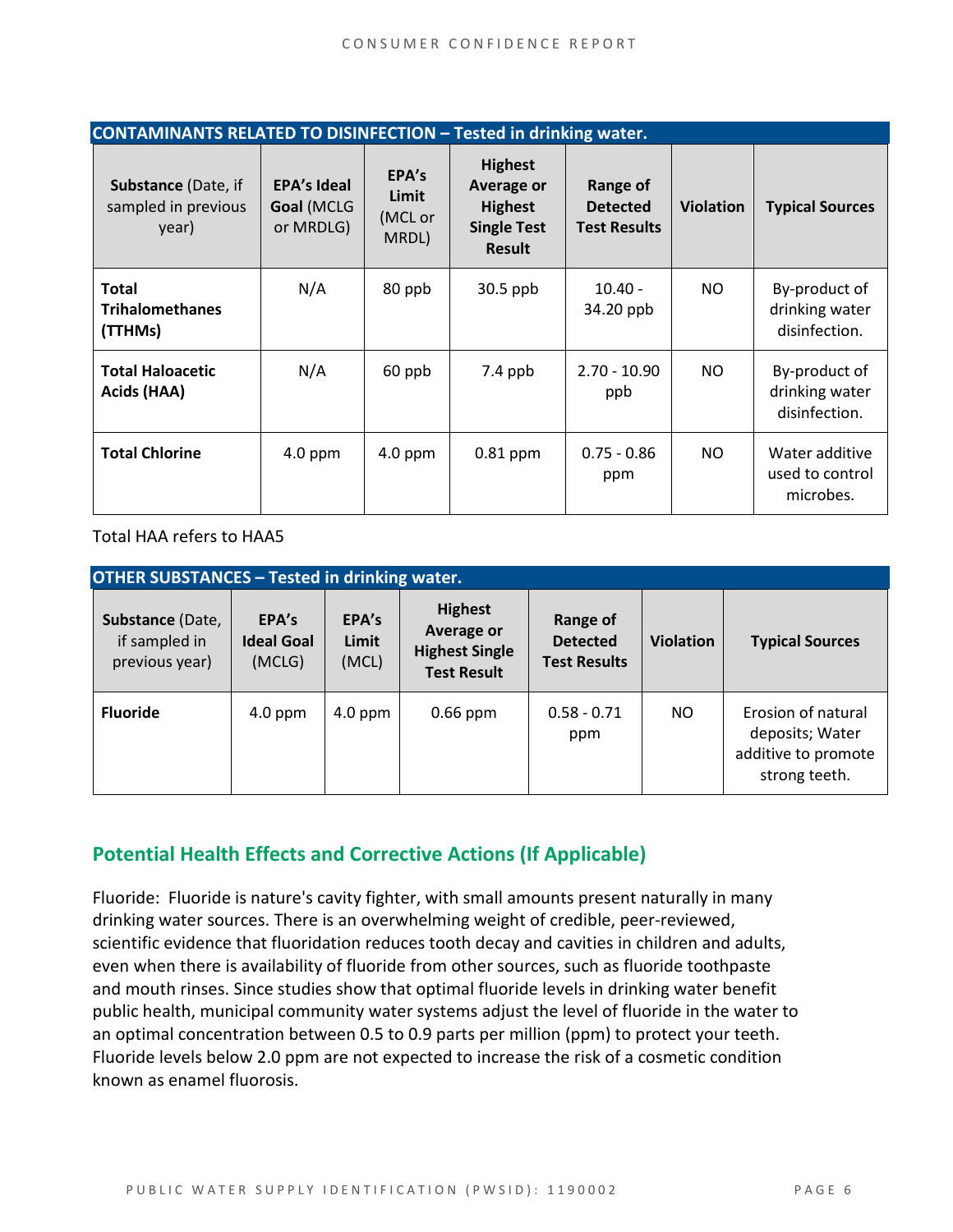| <b>TREATMENT INDICATOR - Tested during treatment.</b> |                            |                                                                                  |                                      |                  |                        |
|-------------------------------------------------------|----------------------------|----------------------------------------------------------------------------------|--------------------------------------|------------------|------------------------|
| <b>Substance</b>                                      | Removal<br><b>Required</b> | Lowest<br><b>Monthly</b><br><b>Percent of</b><br><b>Results in</b><br>Compliance | <b>Highest Test</b><br><b>Result</b> | <b>Violation</b> | <b>Typical Sources</b> |
| <b>Turbidity</b>                                      | Treatment<br>Technique     | 100                                                                              | .279 NTU                             | NO.              | Soil runoff.           |

### **DISINFECTION BYPRODUCT INDICATOR – Tested in source water and in drinking water.**

| <b>Substance</b>               | Removal<br><b>Required</b> | <b>Range of Percent</b><br>Removal<br><b>Achieved</b> | <b>Average of Percent</b><br><b>Removal Achieved</b> | <b>Violation</b>                                  | <b>Typical Sources</b> |
|--------------------------------|----------------------------|-------------------------------------------------------|------------------------------------------------------|---------------------------------------------------|------------------------|
| <b>Total Organic</b><br>Carbon | Variable                   | N/A                                                   | N/A                                                  | N/A<br>System<br>provides<br>direct<br>filtration | N/A                    |

The percentage of Total Organic Carbon (TOC) removal was measured each month. The system met all TOC removal requirements, unless there is a "YES" in the Violation column.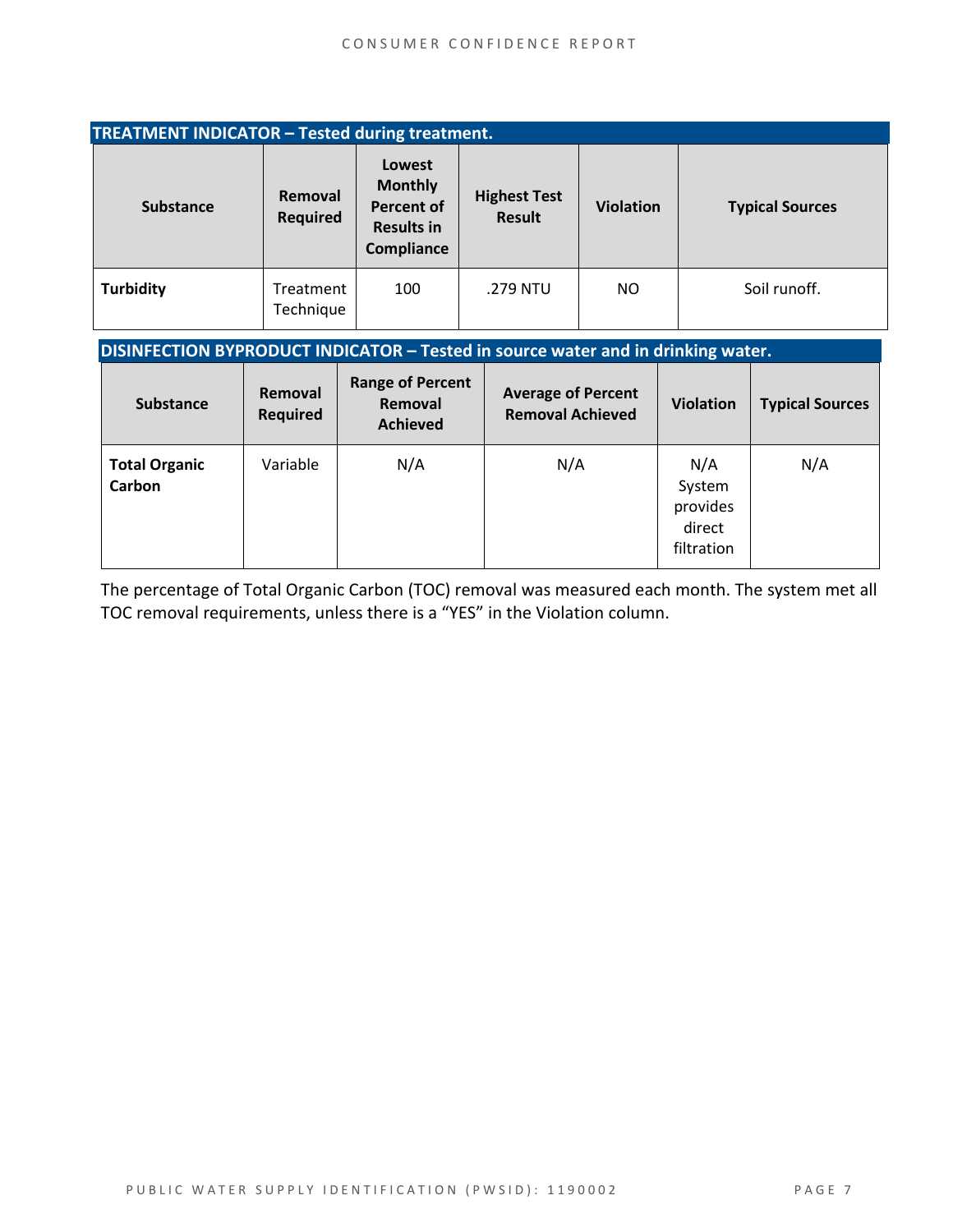### **Monitoring Results – Unregulated Substances**

In addition to testing drinking water for contaminants regulated under the Safe Drinking Water Act, we sometimes also monitor for contaminants that are not regulated. Unregulated contaminants do not have legal limits for drinking water.

Detection alone of a regulated or unregulated contaminant should not cause concern. The meaning of a detection should be determined considering current health effects information. We are often still learning about the health effects, so this information can change over time.

The following table shows the unregulated contaminants we detected last year, as well as human-health based guidance values for comparison, where available. The comparison values are based only on potential health impacts and do not consider our ability to measure contaminants at very low concentrations or the cost and technology of prevention and/or treatment. They may be set at levels that are costly, challenging, or impossible for water systems to meet (for example, large-scale treatment technology may not exist for a given contaminant).

A person drinking water with a contaminant at or below the comparison value would be at little or no risk for harmful health effects. If the level of a contaminant is above the comparison value, people of a certain age or with special health conditions - like a fetus, infants, children, elderly, and people with impaired immunity – may need to take extra precautions. Because these contaminants are unregulated, EPA and MDH require no particular action based on detection of an unregulated contaminant. We are notifying you of the unregulated contaminants we have detected as a public education opportunity.

More information is available on MDH's A-Z List of Contaminants in Water [\(https://www.health.state.mn.us/communities/environment/water/contaminants/index.html\)](https://www.health.state.mn.us/communities/environment/water/contaminants/index.html) and Fourth [Unregulated Contaminant Monitoring Rule \(UCMR 4\)](https://www.health.state.mn.us/communities/environment/water/com/ucmr4.html)  [\(https://www.health.state.mn.us/communities/environment/water/com/ucmr4.html\).](https://www.health.state.mn.us/communities/environment/water/com/ucmr4.html)

| <b>UNREGULATED CONTAMINANTS - Tested in drinking water.</b> |                         |                                                                          |                                                 |  |  |  |
|-------------------------------------------------------------|-------------------------|--------------------------------------------------------------------------|-------------------------------------------------|--|--|--|
| Contaminant                                                 | <b>Comparison Value</b> | <b>Highest Average Result</b><br>or Highest Single Test<br><b>Result</b> | <b>Range of Detected Test</b><br><b>Results</b> |  |  |  |
| Sodium*                                                     | 20 ppm                  | 37.2 ppm                                                                 | N/A                                             |  |  |  |
| <b>Sulfate</b>                                              | 500 ppm                 | 43.5 ppm                                                                 | N/A                                             |  |  |  |

\*Note that home water softening can increase the level of sodium in your water.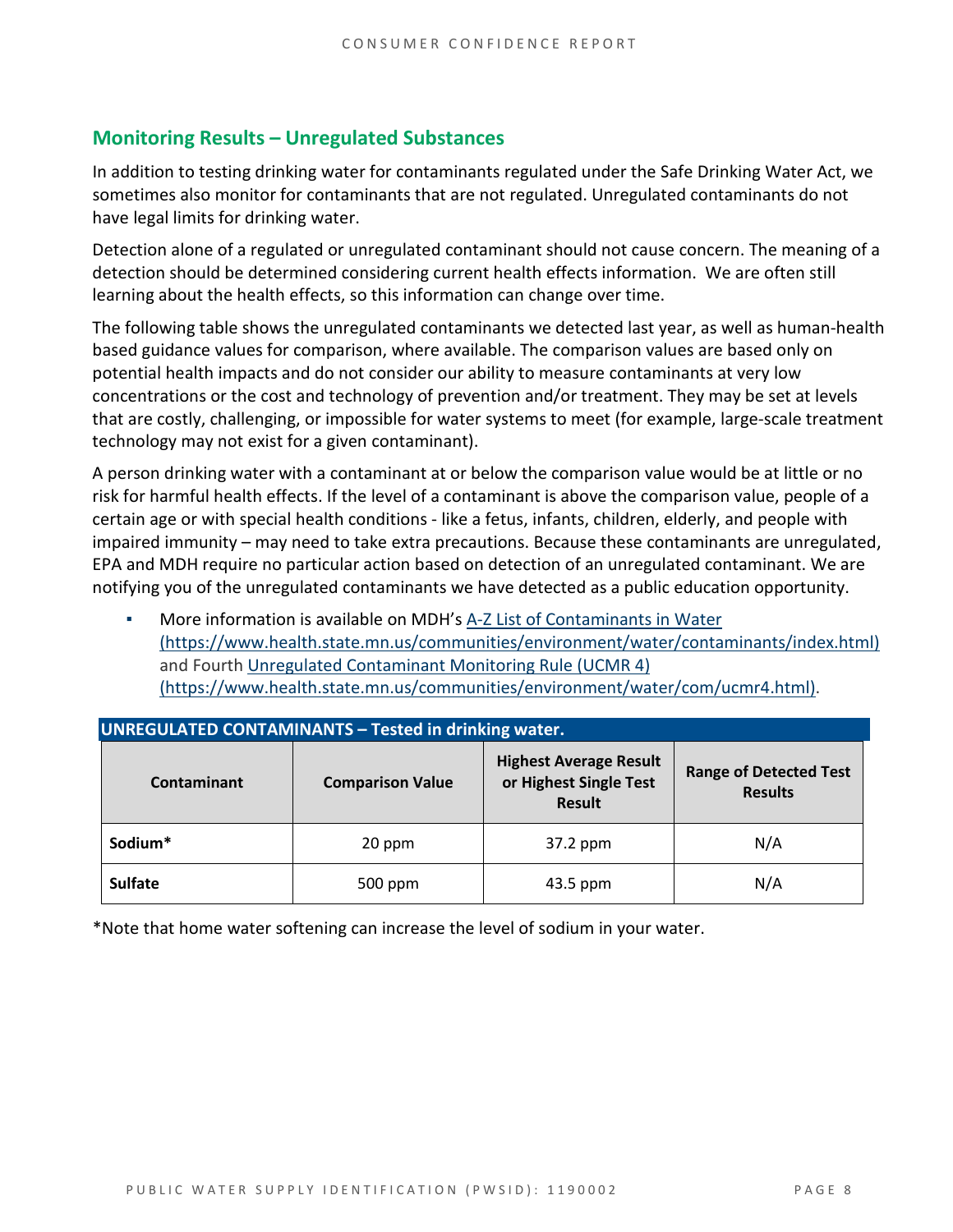### **Some People Are More Vulnerable to Contaminants in Drinking Water**

Some people may be more vulnerable to contaminants in drinking water than the general population. Immuno-compromised persons such as persons with cancer undergoing chemotherapy, persons who have undergone organ transplants, people with HIV/AIDS or other immune system disorders, some elderly, and infants can be particularly at risk from infections. The developing fetus and therefore pregnant women may also be more vulnerable to contaminants in drinking water. These people or their caregivers should seek advice about drinking water from their health care providers. EPA/Centers for Disease Control (CDC) guidelines on appropriate means to lessen the risk of infection by *Cryptosporidium* and other microbial contaminants are available from the Safe Drinking Water Hotline at 1-800-426-4791.

## **Learn More about Your Drinking Water**

### **Drinking Water Sources**

Minnesota's primary drinking water sources are groundwater and surface water. Groundwater is the water found in aquifers beneath the surface of the land. Groundwater supplies 75 percent of Minnesota's drinking water. Surface water is the water in lakes, rivers, and streams above the surface of the land. Surface water supplies 25 percent of Minnesota's drinking water.

Contaminants can get in drinking water sources from the natural environment and from people's daily activities. There are five main types of contaminants in drinking water sources.

- **Microbial contaminants,** such as viruses, bacteria, and parasites. Sources include sewage treatment plants, septic systems, agricultural livestock operations, pets, and wildlife.
- Inorganic contaminants include salts and metals from natural sources (e.g. rock and soil), oil and gas production, mining and farming operations, urban stormwater runoff, and wastewater discharges.
- **Pesticides and herbicides** are chemicals used to reduce or kill unwanted plants and pests. Sources include agriculture, urban stormwater runoff, and commercial and residential properties.
- **Organic chemical contaminants** include synthetic and volatile organic compounds. Sources include industrial processes and petroleum production, gas stations, urban stormwater runoff, and septic systems.
- Radioactive contaminants such as radium, thorium, and uranium isotopes come from natural sources (e.g. radon gas from soils and rock), mining operations, and oil and gas production.

The Minnesota Department of Health provides information about your drinking water source(s) in a source water assessment, including:

- How Burnsville is protecting your drinking water source(s);
- Nearby threats to your drinking water sources;
- How easily water and pollution can move from the surface of the land into drinking water sources, based on natural geology and the way wells are constructed.

Find your source water assessment a[t Source Water Assessments](https://www.health.state.mn.us/communities/environment/water/swp/swa)  [\(https://www.health.state.mn.us/communities/environment/water/swp/swa\)](https://www.health.state.mn.us/communities/environment/water/swp/swa) or call 651-201-4700 between 8:00 a.m. and 4:30 p.m., Monday through Friday.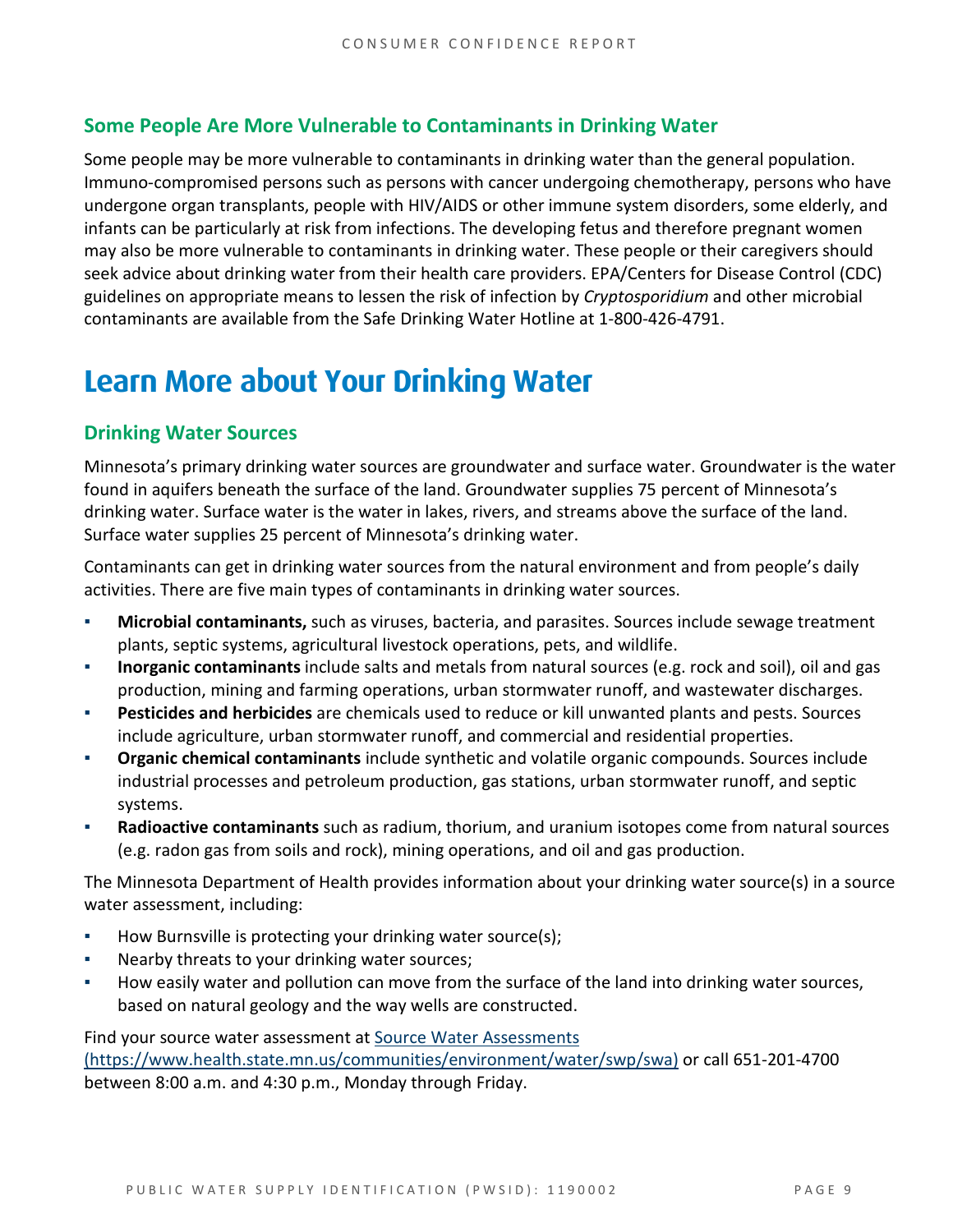### **Lead in Drinking Water**

You may be in contact with lead through paint, water, dust, soil, food, hobbies, or your job. Coming in contact with lead can cause serious health problems for everyone. There is no safe level of lead. Babies, children under six years, and pregnant women are at the highest risk.

Lead is rarely in a drinking water source, but it can get in your drinking water as it passes through lead service lines and your household plumbing system. Burnsville is responsible for providing high quality drinking water, but it cannot control the plumbing materials used in private buildings.

Read below to learn how you can protect yourself from lead in drinking water.

- 1. **Let the water run** for 30-60 seconds before using it for drinking or cooking if the water has not been turned on in over six hours. If you have a lead service line, you may need to let the water run longer. A service line is the underground pipe that brings water from the main water pipe under the street to your home.
	- You can find out if you have a lead service line by contacting your public water system, or you can check by following the steps at: [https://www.mprnews.org/story/2016/06/24/npr-find-lead](https://www.mprnews.org/story/2016/06/24/npr-find-lead-pipes-in-your-home)[pipes-in-your-home](https://www.mprnews.org/story/2016/06/24/npr-find-lead-pipes-in-your-home)
	- The only way to know if lead has been reduced by letting it run is to check with a test. If letting the water run does not reduce lead, consider other options to reduce your exposure.
- 2. **Use cold water** for drinking, making food, and making baby formula. Hot water releases more lead from pipes than cold water.
- 3. **Test your water.** In most cases, letting the water run and using cold water for drinking and cooking should keep lead levels low in your drinking water. If you are still concerned about lead, arrange with a laboratory to test your tap water. Testing your water is important if young children or pregnant women drink your tap water.
	- Contact a Minnesota Department of Health accredited laboratory to get a sample container and instructions on how to submit a sample: [Environmental Laboratory Accreditation Program](https://eldo.web.health.state.mn.us/public/accreditedlabs/labsearch.seam)  [\(https://eldo.web.health.state.mn.us/public/accreditedlabs/labsearch.seam\)](https://eldo.web.health.state.mn.us/public/accreditedlabs/labsearch.seam)  The Minnesota Department of Health can help you understand your test results.
- 4. **Treat your water** if a test shows your water has high levels of lead after you let the water run.
	- Read about water treatment units: [Point-of-Use Water Treatment Units for Lead Reduction](https://www.health.state.mn.us/communities/environment/water/factsheet/poulead.html)  [\(https://www.health.state.mn.us/communities/environment/water/factsheet/poulead.html\)](https://www.health.state.mn.us/communities/environment/water/factsheet/poulead.html)

Learn more:

- Visit Lead in Drinking Water [\(https://www.health.state.mn.us/communities/environment/water/contaminants/lead.html\)](https://www.health.state.mn.us/communities/environment/water/contaminants/lead.html)
- Visit [Basic Information about Lead in Drinking Water](http://www.epa.gov/safewater/lead) (http://www.epa.gov/safewater/lead)
- Call the EPA Safe Drinking Water Hotline at 1-800-426-4791.To learn about how to reduce your contact with lead from sources other than your drinking water, visi[t Common Sources](https://www.health.state.mn.us/communities/environment/lead/fs/common.html)  [\(https://www.health.state.mn.us/communities/environment/lead/fs/common.html\).](https://www.health.state.mn.us/communities/environment/lead/fs/common.html)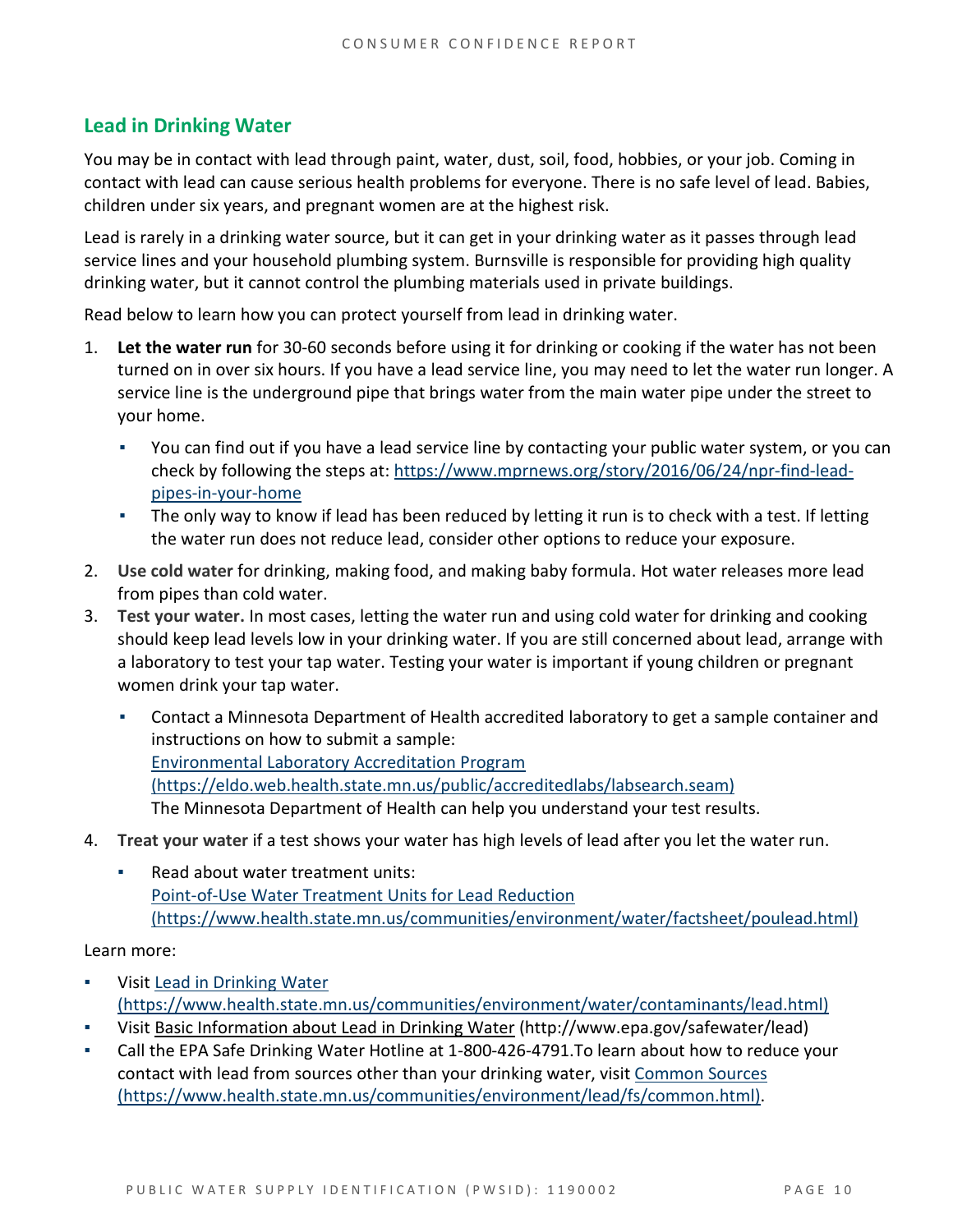## **Help Protect Our Most Precious Resource – Water**

### **The Value of Water**

Drinking water is a precious resource, yet we often take it for granted.

Throughout history, civilizations have risen and fallen based on access to a plentiful, safe water supply. That's still the case today. Water is key to healthy people and healthy communities.

Water is also vital to our economy. We need water for manufacturing, agriculture, energy production, and more. One-fifth of the U.S. economy would come to a stop without a reliable and clean source of water.



Systems are in place to provide you with safe drinking water. The state of Minnesota and local water systems work to protect drinking water sources. For example, we might work to seal an unused well to prevent contamination of the groundwater. We treat water to remove harmful contaminants. And we do extensive testing to ensure the safety of drinking water.

If we detect a problem, we take corrective action and notify the public. Water from a public water system like yours is tested more thoroughly and regulated more closely than water from any other source, including bottled water.

### **Conservation**

Conservation is essential, even in the land of 10,000 lakes. For example, in parts of the metropolitan area, groundwater is being used faster than it can be replaced. Some agricultural regions in Minnesota are vulnerable to drought, which can affect crop yields and municipal water supplies.

We must use our water wisely. Below are some tips to help you and your family conserve – and save money in the process.

- Fix running toilets—they can waste hundreds of gallons of water.
- Turn off the tap while shaving or brushing your teeth.
- Shower instead of bathe. Bathing uses more water than showering, on average.
- Only run full loads of laundry, and set the washing machine to the correct water level.
- Only run the dishwasher when it's full.
- Use water-efficient appliances (look for the WaterSense label).
- Use water-friendly landscaping, such as native plants.
- When you do water your yard, water slowly, deeply, and less frequently. Water early in the morning and close to the ground.
- Learn more
	- Minnesota Pollution Control Agency's Conserving Water webpage [\(https://www.pca.state.mn.us/living-green/conserving-water\)](https://www.pca.state.mn.us/living-green/conserving-water)

[U.S. Environmental Protection Agency's WaterSense webpage \(https://www.epa.gov/watersense\)](https://www.epa.gov/watersense)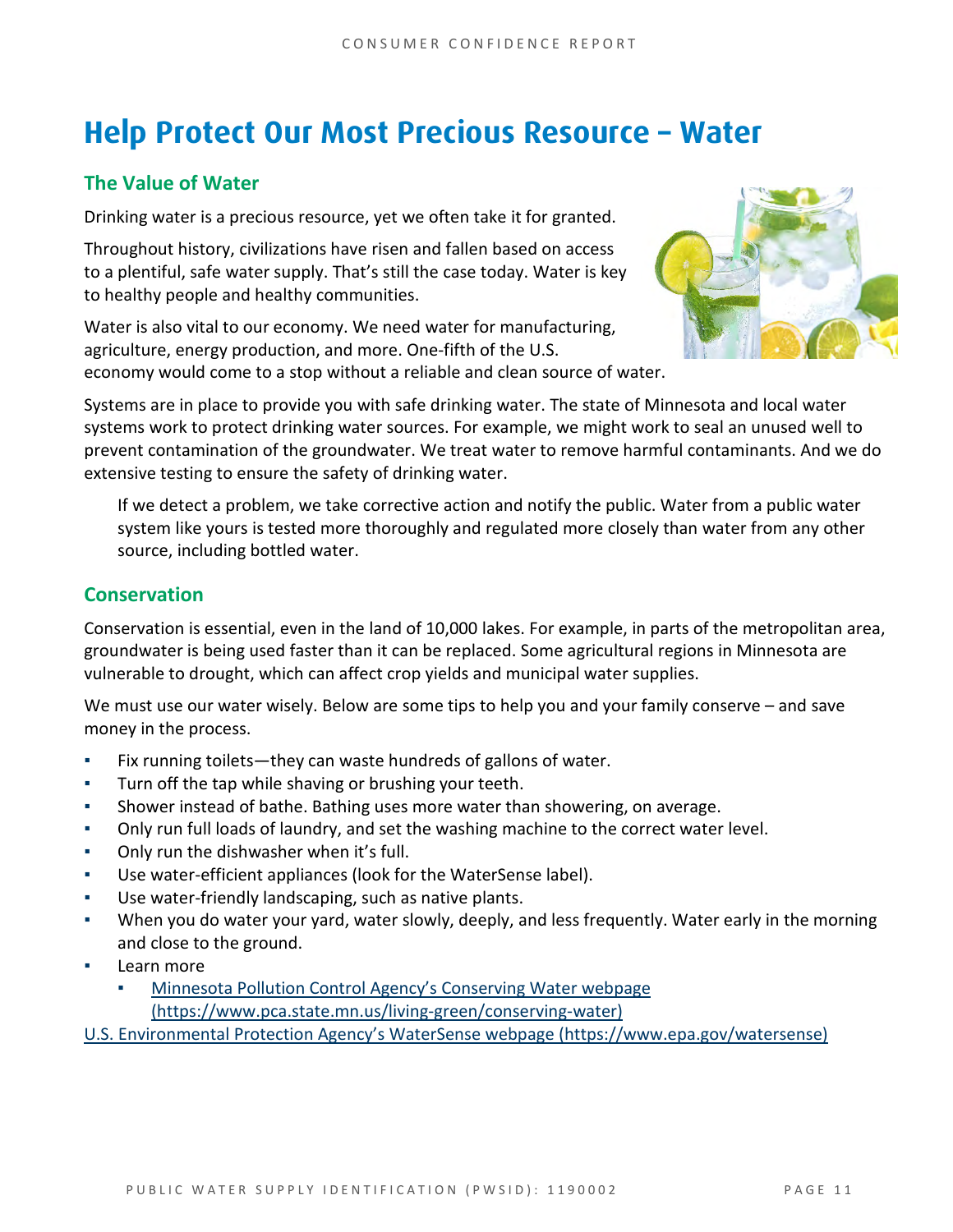### **You Can Prevent Pollution**

Many of our daily activities contribute to the pollution of Minnesota's surface water and groundwater. You can help protect these drinking water sources by taking the following actions:

- Lawn and property:
	- Limit use of herbicides, pesticides, and fertilizers on your property.
	- Keep soil in place with plants, grass, or rocks.
	- Cover temporary piles of dirt with a tarp or burlap sack.
	- Keep leaves and grass off of streets and sidewalks.
	- Maintain any septic systems, private wells, and storage tanks to prevent leaks. Seal any unused wells.
- Out-of-date medications: Never flush unwanted or out-of-date medications down the toilet or sink. Always take them to a waste disposal or prescription medication drop-off site. More information is available at [Managing unwanted medications \(www.pca.state.mn.us/living-green/managing](http://www.pca.state.mn.us/living-green/managing-unwanted-medications)[unwanted-medications\)](http://www.pca.state.mn.us/living-green/managing-unwanted-medications)
- Hazardous materials: Safety store hazardous materials such as paint, batteries, herbicides, pesticides, and pool chemicals. Dispose of them at a proper waste disposal facility or drop-off event. Do not dump down storm drains, sink or onto your land. Learn more at: [Keep hazardous waste out of the](http://www.pca.state.mn.us/featured/keep-hazardous-waste-out-garbage)  [garbage \(http://www.pca.state.mn.us/featured/keep-hazardous-waste-out-garbage\).](http://www.pca.state.mn.us/featured/keep-hazardous-waste-out-garbage)
- Pet waste: Pick up after your pet and put waste in the trash.
- Trash: Seal trash bags and keep litter out of the street.
- Winter ice removal: Chemicals used to break up the ice are called deicers or anti-icers. They can be harmful to the environment, corrosive to driveways and sidewalks and harmful to plants, pets and humans. Always shovel first, and then only apply deicers/anti-icers lightly if needed. Learn more at 10 [smart salting tips to protect Minnesota waters \(https://www.pca.state.mn.us/featured/10-smart](https://www.pca.state.mn.us/featured/10-smart-salting-tips-protect-minnesota-waters)[salting-tips-protect-minnesota-waters\).](https://www.pca.state.mn.us/featured/10-smart-salting-tips-protect-minnesota-waters)
- Keep an eye out for car and motor fluids: Seal or repair any fluid leaks that could run off onto streets and into storm drains. Take used motor oil or other fluids to a neighborhood drop-off site.

Be a water advocate: Spread the word; get involved. There are many groups and individuals working to protect water across Minnesota.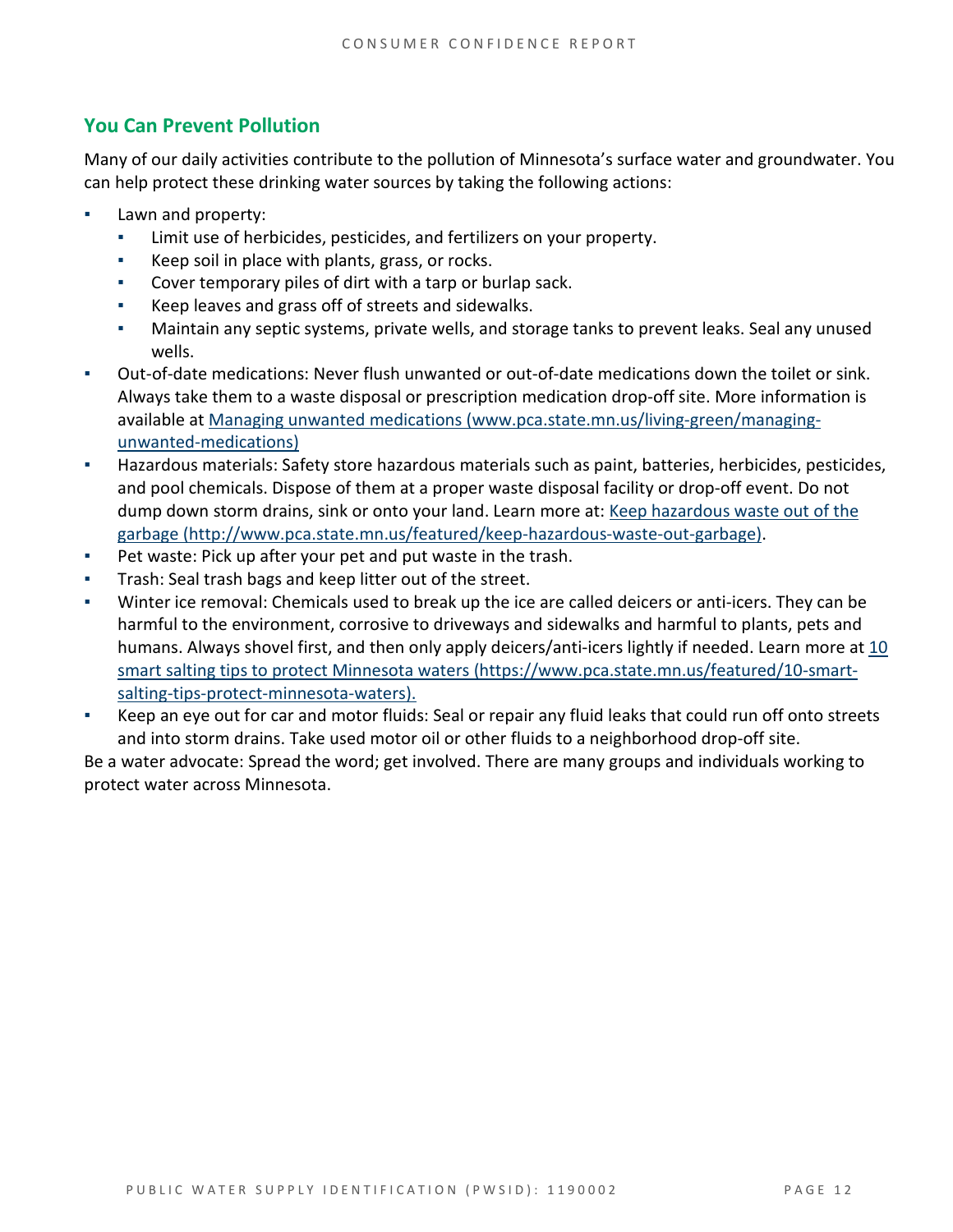### **Reduce Backflow at Cross Connections**

Bacteria and chemicals can enter the drinking water supply from polluted water sources in a process called backflow. Backflow occurs at connection points between drinking water and non-drinking water supplies (cross connections) due to water pressure differences.

For example, if a person sprays an herbicide with a garden hose, the herbicide could enter the home's plumbing and then enter the drinking water supply. This could happen if the water pressure in the hose is greater than the water pressure in the home's pipes.

Property owners can help prevent backflow. Pay attention to cross connections, such as garden hoses.

The Minnesota Department of Health and American Water Works Association recommend the following:

- Do not submerge hoses in buckets, pools, tubs, or sinks.
- Keep the end of hoses clear of possible contaminants.
- Do not use spray attachments without a backflow prevention device. Attach these devices to threaded faucets. Such devices are inexpensive and available at hardware stores.
- Use a licensed plumber to install backflow prevention devices.
- Maintain air gaps between hose outlets and liquids. An air gap is a vertical space between the water outlet and the flood level of a fixture (e.g. the space between a wall-mounted faucet and the sink rim). It must be at least twice the diameter of the water supply outlet, and at least one inch.

Commercial property owners should develop a plan for flushing or cleaning water systems to minimize the risk of drawing contaminants into uncontaminated areas.

### **Home Water Treatment**

### **Overview**

Most Minnesotans, whether they drink from a public water supply or a private well, have drinking water that does not need treatment for health protection. Water treatment units are best for improving the physical qualities of water—the taste, color, or odor.

No single treatment process can remove all substances in water. If you decide to install a home water treatment unit, choose a unit certified and labeled to reduce or remove the substance of concern. If there is more than one substance you want to remove from your water, you may need to combine several treatment processes into one system.

Even well-designed treatments systems can fail. You should continue to test your drinking water after you install a treatment unit. All home water treatment units need regular maintenance to work correctly. Regular maintenance may include changing filters, disinfecting the unit, or cleaning scale buildup. Always install, clean, and maintain a treatment unit according to the manufacturer's recommendations.

Learn more at [Home Water Treatment](https://www.health.state.mn.us/communities/environment/water/factsheet/hometreatment.html)  [\(https://www.health.state.mn.us/communities/environment/water/factsheet/hometreatment.html\).](https://www.health.state.mn.us/communities/environment/water/factsheet/hometreatment.html)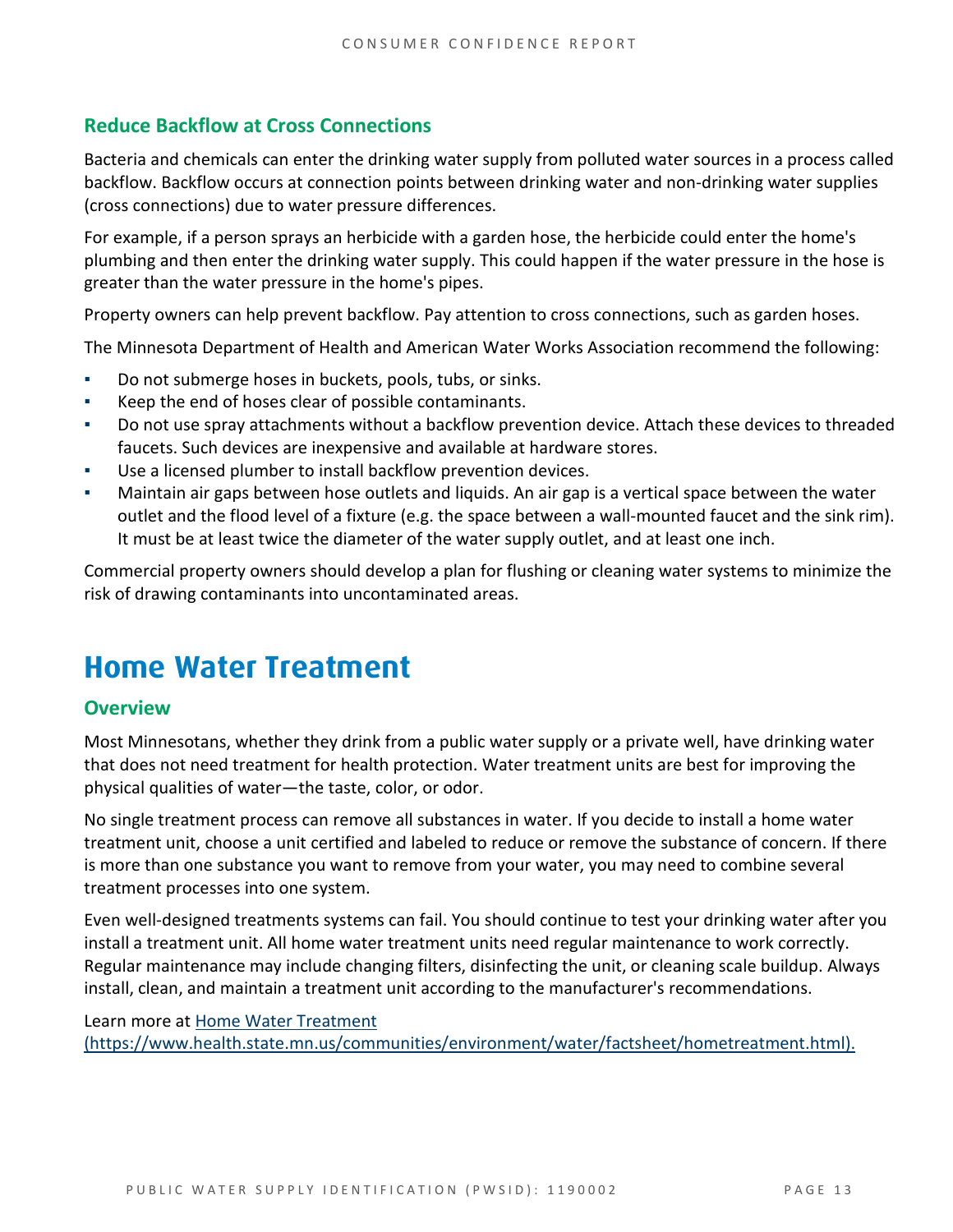### **Beware of Water Treatment Scams**

False claims, deceptive sales pitches, or scare tactics have been used by some water treatment companies. Every person has a right to decide what is best for themselves and their family, and you may choose to install additional water treatment to further lower the levels of contaminants of emerging concern, chlorine, and other chemicals in your water. However, you should be cautious about purchasing a water treatment system. If you are considering the purchase of a home water treatment system, please read the Minnesota Department of Health's recommendations online at [Warning: Beware of Water Treatment](https://www.health.state.mn.us/communities/environment/water/factsheet/beware.html)  [Scams \(https://www.health.state.mn.us/communities/environment/water/factsheet/beware.html\).](https://www.health.state.mn.us/communities/environment/water/factsheet/beware.html)

### **The Pros and Cons of Home Water Softening**

When considering whether to use a water softener, contact your public water system to find out if you have hard water. Many systems treat for hardness, making water softeners unnecessary.

Water softeners are a water treatment device. They remove water hardness (dissolved calcium and magnesium). Water softeners must be installed and maintained properly to be safe and effective. Learn more at [Home Water Softening](https://www.health.state.mn.us/communities/environment/water/factsheet/softening.html) 

[\(https://www.health.state.mn.us/communities/environment/water/factsheet/softening.html\).](https://www.health.state.mn.us/communities/environment/water/factsheet/softening.html)

The benefits of soft water include:

- Increased efficiency for soaps and detergents.
- Reduction in mineral staining on fixtures and in pipes.
- A potential increase in the lifespan of water heaters.

The drawbacks of soft water include:

- Operation and maintenance costs.
- More sodium. People on low-sodium diets should consult a doctor if they plan to regularly consume softened water.



The production of salt brine as a byproduct. This can have negative effects at wastewater treatment plants and on ecosystems. Reduce the amount of salt brine used or install a salt-free system.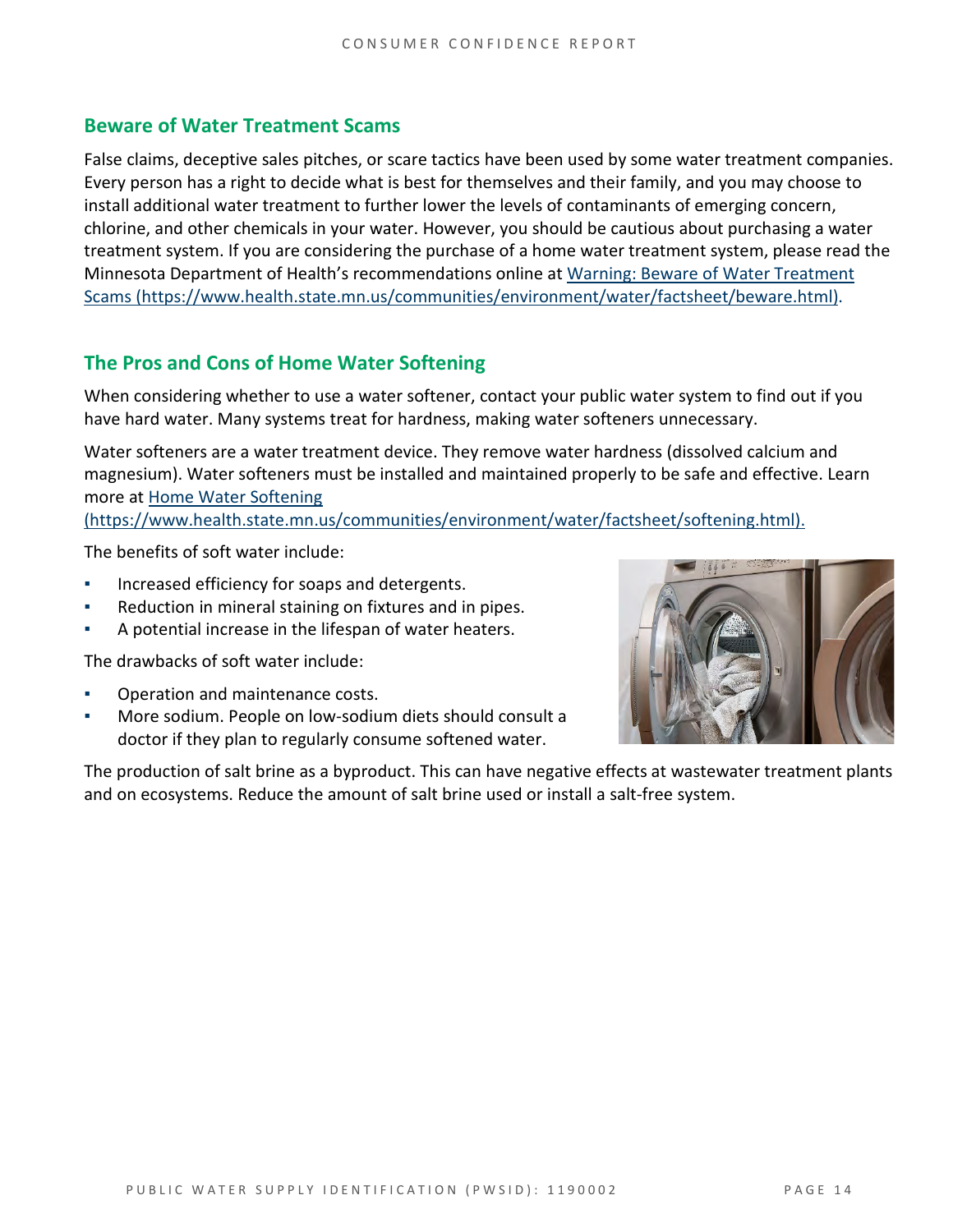# **General Water Chemistry**

| Iron                  | <.05mg/l                    |
|-----------------------|-----------------------------|
| <b>Water Hardness</b> | 18.9-24.4 Grains per Gallon |
| <b>PH</b>             | 7.6                         |

## **Four Things to Avoid Flushing**

### **Don't Flush Household Items**



A good reference guide for what to flush down the toilet, according to officials in New York City's Department of Environmental Protection, is to keep in mind the four Ps: poop, pee, puke and (toilet) paper. All other items should avoid being flushed. Here's a quick list of four everyday household items that should never go down the toilet.

### **Flushable Wipes**

Though the name is misleading, flushable wipes of any kind should avoid being flushed down the toilet. Wipes could end up blocking, leading to sewage back-up in your home.

#### **Paper Towels**

You may have seen the infamous hacks of cutting a paper towel roll in half when you run out of toilet paper, especially at the beginning of the coronavirus pandemic. What seems like a good substitute is actually more dangerous than you'd think. Some brands of paper towels have plastic fibers that don't break down.

#### **Makeup Wipes**

Just as the flushable wipes are misleading, makeup wipes should be disposed of in the trash. These could cause back-up in your pipes.

#### **Cotton**

Cotton balls, q-tips, cotton squares, etc. Cotton of all forms should not be flushed. Cotton doesn't break down the way toilet paper does and can cause blockage.